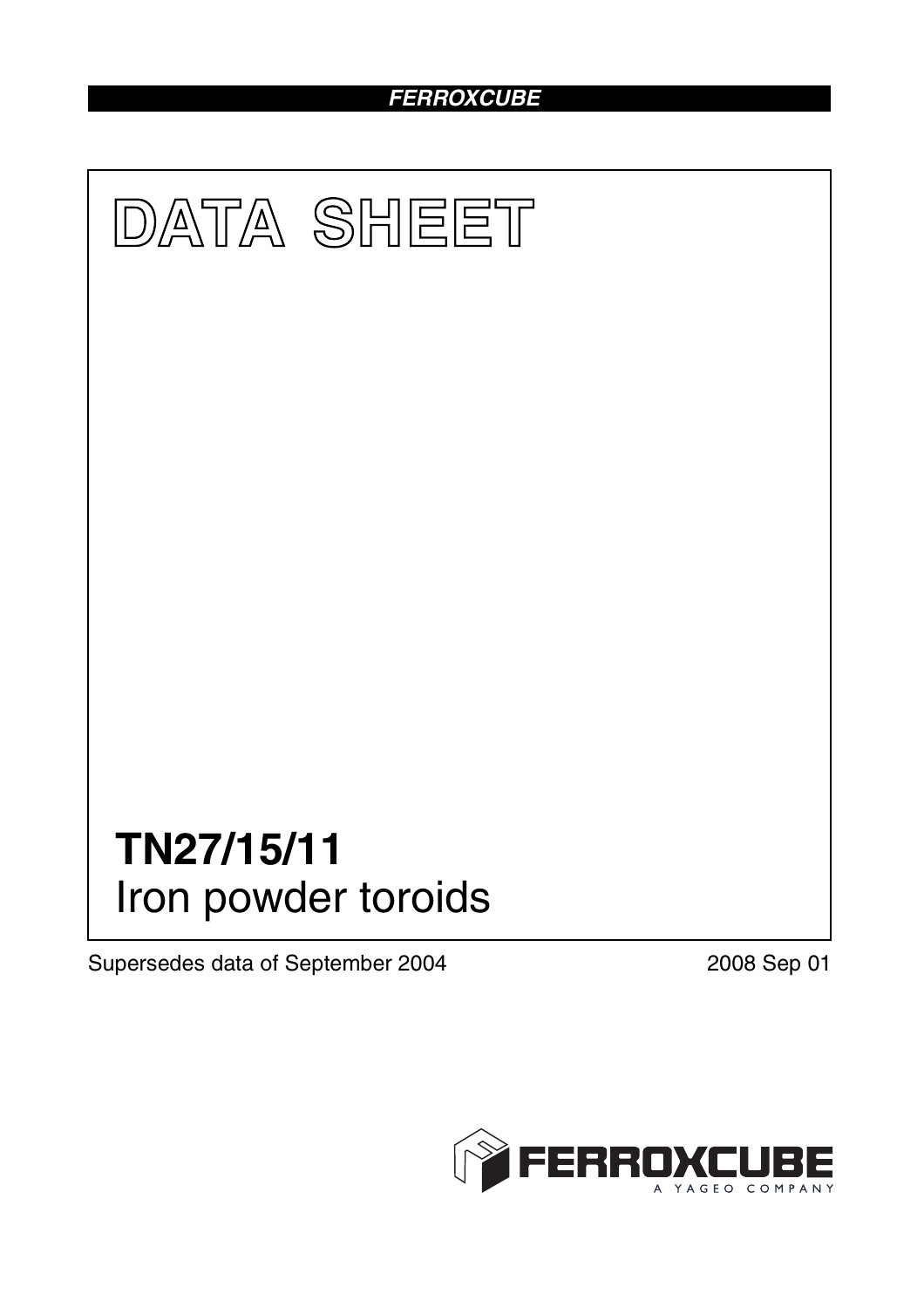# Iron powder toroids TN27/15/11

## **RING CORES (TOROIDS)**

## **Effective core parameters**

| <b>SYMBOL</b>           | <b>PARAMETER</b> | <b>VALUE</b> | <b>UNIT</b>     |
|-------------------------|------------------|--------------|-----------------|
| $\Sigma(I/A)$           | core factor (C1) | 1.02         | $mm^{-1}$       |
| $V_{e}$                 | effective volume | 3720         | mm <sup>3</sup> |
| $\mathsf{I}_\mathsf{e}$ | effective length | 61.6         | mm              |
|                         | effective area   | 60.4         | mm <sup>2</sup> |
| m                       | mass of core     | $\approx$ 25 | g               |

#### **Coating**

The cores are coated with polyamide 11 (PA11), flame retardant in accordance with *"UL 94V-2"*; UL file number E 45228 (M).

The colour is white.

Maximum operating temperature is 160 °C.

#### **Isolation voltage**

DC isolation voltage: 1500 V.

Contacts are applied on the edge of the ring core, which is also the critical point for the winding operation.

#### **Ring core data**

| <b>GRADE</b>    | $A_{L}$<br>(nH) | μi           | <b>TYPE NUMBER</b> |
|-----------------|-----------------|--------------|--------------------|
| 2P40 <b>Sup</b> | $49 + 10%$      | $\approx 40$ | TN27/15/11-2P40    |
| $2P50$ sup      | $62 + 10\%$     | $\approx 50$ | TN27/15/11-2P50    |
| 2P65 sup        | $80 + 10%$      | $\approx 65$ | TN27/15/11-2P65    |
| 2P80<br>[sup]   | $94 + 10%$      | $\approx 80$ | TN27/15/11-2P80    |
| 2P90<br>[sup]   | $105 + 10/-15%$ | $\approx 90$ | TN27/15/11-2P90    |